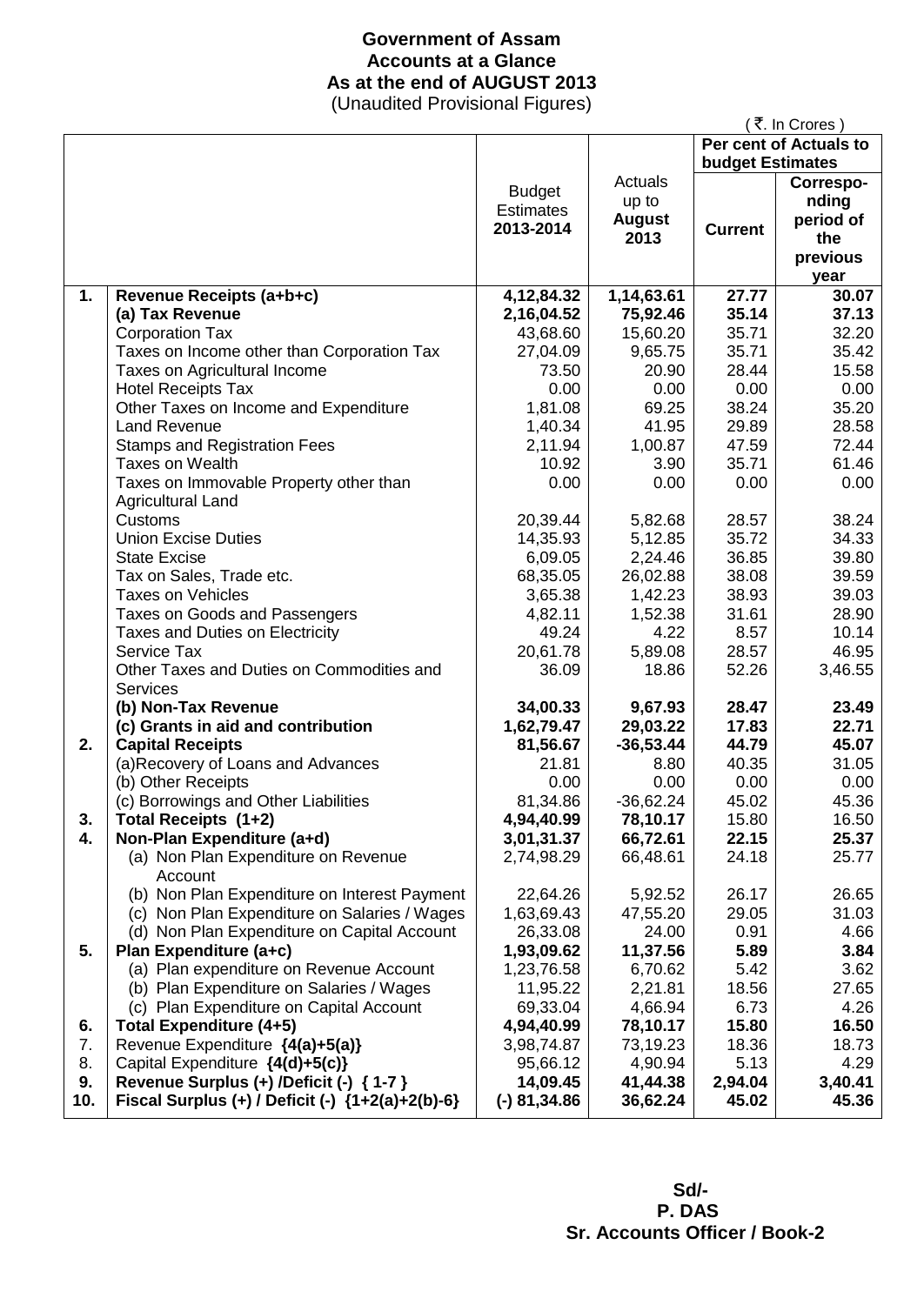### Details of excluded accounts due to late receipt / non-receipt of accounts are given below : Details as at the end of AUGUST 2013

| <b>Source</b>   | <b>Due</b>       |                   | <b>Received</b>  |                   | <b>Excluded due to</b> |                 |               |
|-----------------|------------------|-------------------|------------------|-------------------|------------------------|-----------------|---------------|
|                 | Current<br>Month | Previous<br>Month | Current<br>Month | Previous<br>Month | <b>Non</b><br>Receipt  | Late<br>Receipt | <b>Others</b> |
|                 | <b>AUGUST</b>    | <b>JULY</b>       | <b>AUGUST</b>    | <b>JULY</b>       |                        |                 |               |
|                 | 2013             | 2013              | 2013             | 2013              |                        |                 |               |
| <b>TREASURY</b> | 69               | 69                | 61               | 63                | 08                     |                 |               |
| <b>FOREST</b>   | 151              | 149               | 144              | 145               | 07                     |                 |               |
| <b>WORKS</b>    | 362              | 411               | 293              | 365               | 69                     | ۰               |               |

#### Monthly trend of **TAX REVENUE** ( Refer to Item No. 1 (a) of Monthly Accounts at a Glance )

 $($   $\overline{z}$  In crores )

| <b>Months</b>    | 2013-2014      |                    | 2012-2013      |                    |
|------------------|----------------|--------------------|----------------|--------------------|
|                  | <b>MONTHLY</b> | <b>PROGRESSIVE</b> | <b>MONTHLY</b> | <b>PROGRESSIVE</b> |
| <b>APRIL</b>     | 1,540.61       | 1,540.61           | 1,464.89       | 1,464.89           |
| <b>MAY</b>       | 1,618.65       | 3,159.26           | 1,435.41       | 2,900.30           |
| <b>JUNE</b>      | 1,459.69       | 4,618.95           | 1,408.29       | 4,308.59           |
| <b>JULY</b>      | 1,444.37       | 6,063.32           | 1,398.99       | 5,707.58           |
| <b>AUGUST</b>    | 1,529.14       | 7,592.46           | 1,354.17       | 7,061.75           |
| <b>SEPTEMBER</b> |                |                    | 1,429.16       | 8,490.91           |
| <b>OCTOBER</b>   |                |                    | 1,418.44       | 9,909.35           |
| <b>NOVEMBER</b>  |                |                    | 1,396.04       | 11,305.39          |
| <b>DECEMBER</b>  |                |                    | 1,560.51       | 12,865.90          |
| <b>JANUARY</b>   |                |                    | 1,500.09       | 14,365.99          |
| <b>FEBRUARY</b>  |                |                    | 1,516.41       | 15,882.40          |
| <b>MARCH</b>     |                |                    | 2,969.08       | 18,851.48          |

**Note :** As the details of excluded accounts are not likely to be the same for the current and corresponding periods, the comparison will be indicative only. For details of excluded accounts, reference to Accounts at a Glance is invited.

### Monthly trend of **NON-TAX REVENUE**

( Refer to Item No. 1 (b) of Monthly Accounts at a Glance )

|                  |                |                    |                | ₹ In crores        |
|------------------|----------------|--------------------|----------------|--------------------|
| <b>Months</b>    |                | 2013-2014          | 2012-2013      |                    |
|                  | <b>MONTHLY</b> | <b>PROGRESSIVE</b> | <b>MONTHLY</b> | <b>PROGRESSIVE</b> |
| <b>APRIL</b>     | 199.26         | 199.26             | 262.89         | 262.89             |
| <b>MAY</b>       | 179.19         | 378.45             | 68.08          | 330.97             |
| <b>JUNE</b>      | 154.01         | 532.46             | 151.68         | 482.65             |
| <b>JULY</b>      | 261.63         | 794.09             | 196.08         | 678.73             |
| <b>AUGUST</b>    | 173.84         | 967.93             | 140.40         | 819.13             |
| <b>SEPTEMBER</b> |                |                    | 197.55         | 1,016.68           |
| <b>OCTOBER</b>   |                |                    | 191.01         | 1,207.69           |
| <b>NOVEMBER</b>  |                |                    | 287.08         | 1,494.77           |
| <b>DECEMBER</b>  |                |                    | 199.80         | 1,694.57           |
| <b>JANUARY</b>   |                |                    | 222.78         | 1,917.35           |
| <b>FEBRUARY</b>  |                |                    | 211.44         | 2,128.79           |
| <b>MARCH</b>     |                |                    | 326.07         | 2,454.86           |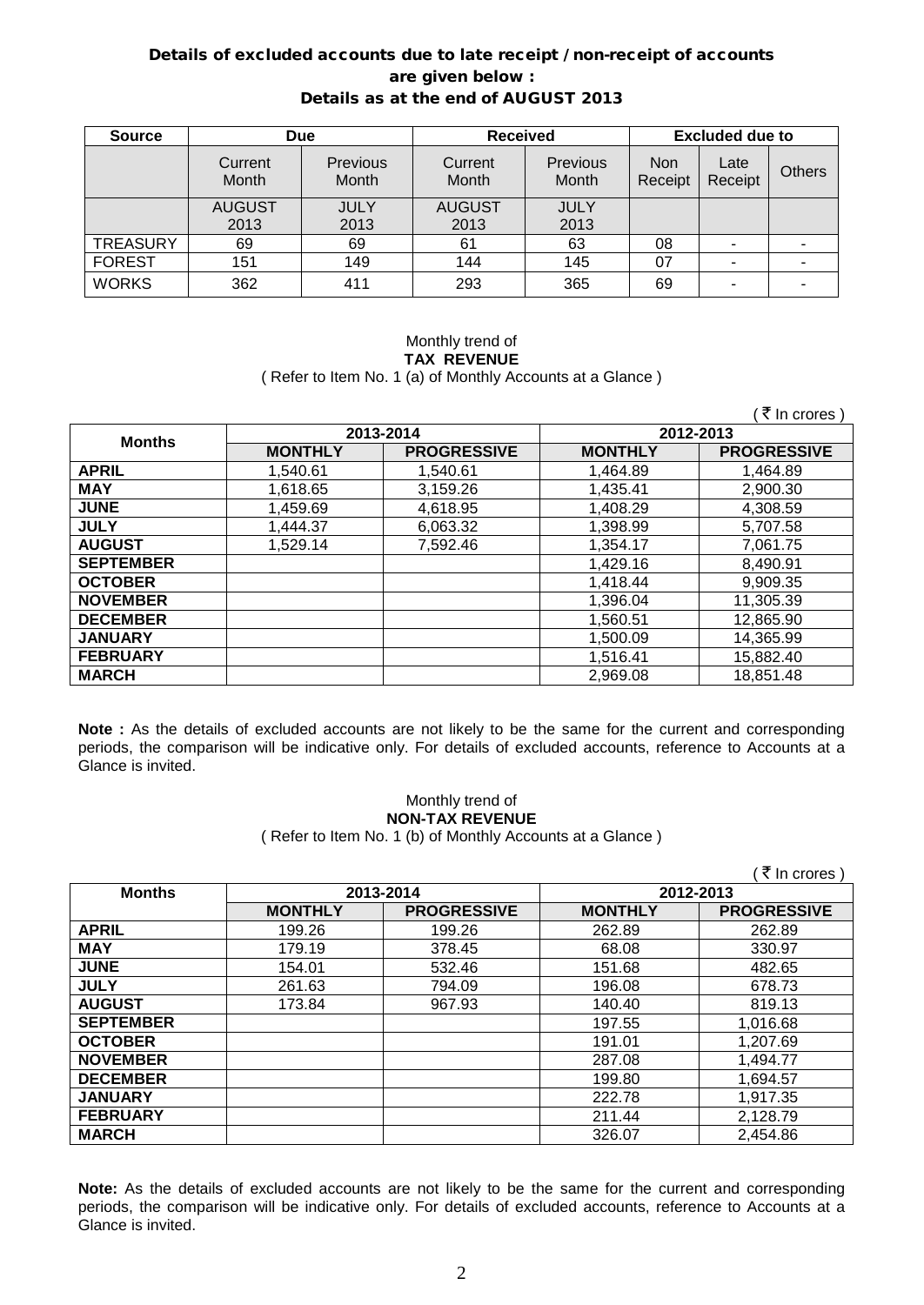### Monthly trend of **GRANTS-IN-AID AND CONTRIBUTION**

( Refer to Item No. 1 (c) of Monthly Accounts at a Glance )

|                  |                |                    |                | ₹ In crores        |
|------------------|----------------|--------------------|----------------|--------------------|
| <b>Months</b>    |                | 2013-2014          |                | 2012-2013          |
|                  | <b>MONTHLY</b> | <b>PROGRESSIVE</b> | <b>MONTHLY</b> | <b>PROGRESSIVE</b> |
| <b>APRIL</b>     | 414.76         | 414.76             | 260.77         | 260.77             |
| <b>MAY</b>       | 484.52         | 899.28             | 814.85         | 1075.62            |
| <b>JUNE</b>      | 542.48         | 1,441.76           | 455.67         | 1,531.29           |
| <b>JULY</b>      | 828.53         | 2,270.29           | 835.97         | 2,367.26           |
| <b>AUGUST</b>    | 632.93         | 2,903.22           | 1,075.73       | 3,442.99           |
| <b>SEPTEMBER</b> |                |                    | 910.99         | 4,353.98           |
| <b>OCTOBER</b>   |                |                    | 593.97         | 4,947.95           |
| <b>NOVEMBER</b>  |                |                    | 394.50         | 5,342.45           |
| <b>DECEMBER</b>  |                |                    | 1.118.46       | 6.460.91           |
| <b>JANUARY</b>   |                |                    | 353.80         | 6,814.71           |
| <b>FEBRUARY</b>  |                |                    | 1,125.49       | 7,940.20           |
| <b>MARCH</b>     |                |                    | 1,413.17       | 9,353.37           |

**Note :** As the details of excluded accounts are not likely to be the same for the current and corresponding periods, the comparison will be indicative only. For details of excluded accounts, reference to Accounts at a Glance is invited.

#### Monthly trend of **RECOVERY OF LOANS AND ADVANCES** ( Refer to Item No. 2 (a) of Monthly Accounts at a Glance )

 $($   $\overline{\tau}$  In crores ) **Months 2013-2014 2012-2013 PROGRESSIVE**<br>  $\frac{2.44}{2.44}$  **PROGRESSIVE APRIL** 2.44 2.44 2.44 1.91 1.91 **MAY** 1.25 1.66 3.57 **JUNE** 1.17 4.86 2.24 5.81 **JULY** 3.16 8.02 2.04 7.85 **AUGUST** 0.78 8.80 1.90 9.75 **SEPTEMBER** 3.98 13.73<br> **OCTOBER** 2.06 15.79 **OCTOBER** 2.06 15.79 **NOVEMBER** 1.26 17.05 **DECEMBER** 2.62 19.67 **JANUARY** 1.75 21.42 **FEBRUARY** 1.81 23.23

**Note :** As the details of excluded accounts are not likely to be the same for the current and corresponding periods, the comparison will be indicative only. For details of excluded accounts, reference to Accounts at a Glance is invited.

**MARCH** 25.37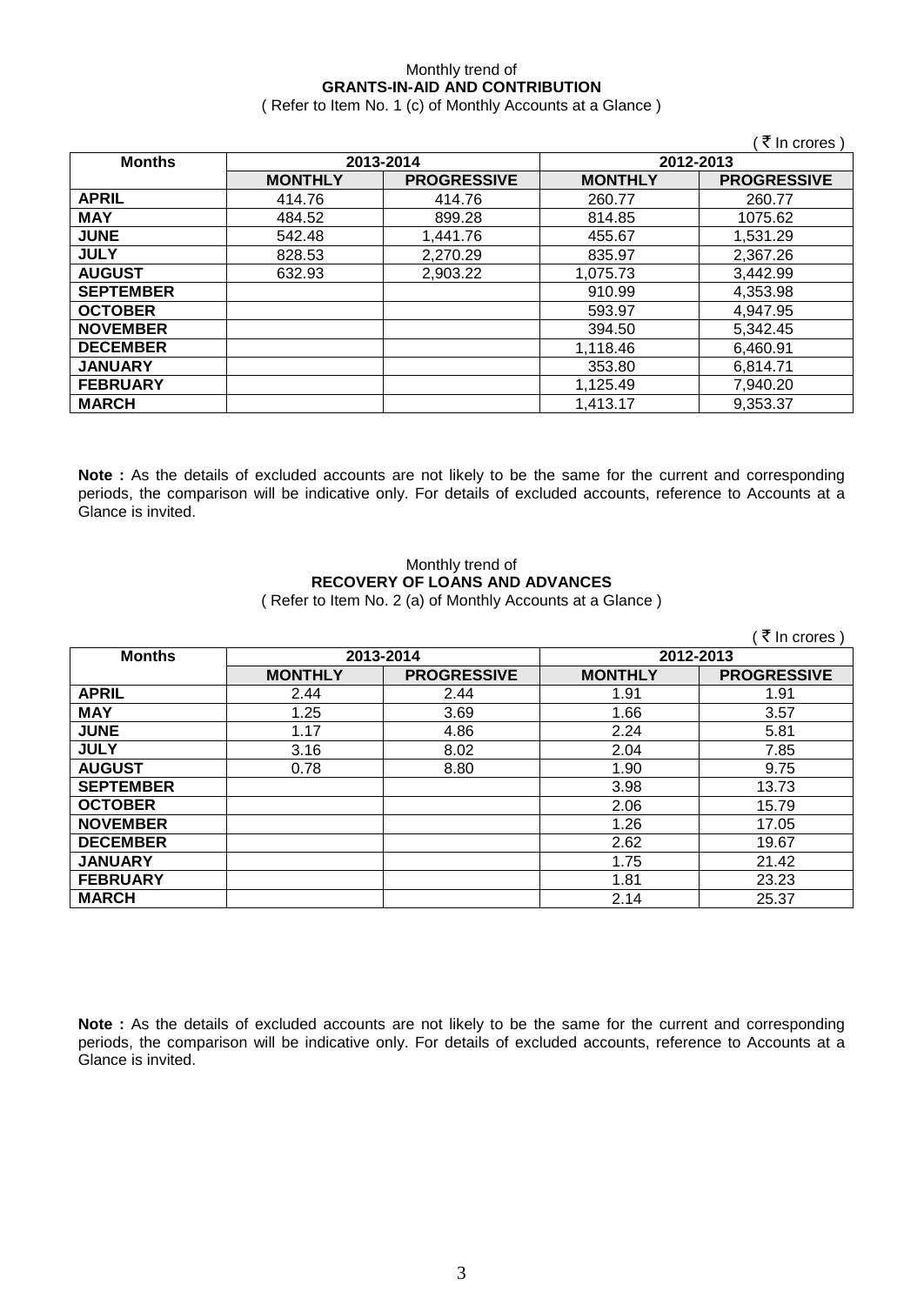#### Monthly trend of **OTHER RECEIPTS** ( Refer to Item No. 2 (b) of Monthly Accounts at a Glance )

|                  |                |                    |                | (₹ In crores)      |
|------------------|----------------|--------------------|----------------|--------------------|
| <b>Months</b>    |                | 2013-2014          | 2012-2013      |                    |
|                  | <b>MONTHLY</b> | <b>PROGRESSIVE</b> | <b>MONTHLY</b> | <b>PROGRESSIVE</b> |
| <b>APRIL</b>     | 0.00           | 0.00               | 0.00           | 0.00               |
| <b>MAY</b>       | 0.00           | 0.00               | 0.00           | 0.00               |
| <b>JUNE</b>      | 0.00           | 0.00               | 0.00           | 0.00               |
| <b>JULY</b>      | 0.00           | 0.00               | 0.00           | 0.00               |
| <b>AUGUST</b>    | 0.00           | 0.00               | 0.00           | 0.00               |
| <b>SEPTEMBER</b> |                |                    | 0.00           | 0.00               |
| <b>OCTOBER</b>   |                |                    | 0.00           | 0.00               |
| <b>NOVEMBER</b>  |                |                    | 0.00           | 0.00               |
| <b>DECEMBER</b>  |                |                    | 0.00           | 0.00               |
| <b>JANUARY</b>   |                |                    | 0.00           | 0.00               |
| <b>FEBRUARY</b>  |                |                    | 0.00           | 0.00               |
| <b>MARCH</b>     |                |                    | 0.00           | 0.00               |

**Note :** As the details of excluded accounts are not likely to be the same for the current and corresponding periods, the comparison will be indicative only. For details of excluded accounts, reference to Accounts at a Glance is invited.

### Monthly trend of **BORROWINGS AND OTHER LIABILITIES**

( Refer to Item No. 2 (c) of Monthly Accounts at a Glance )

|                  |                |                    |                | ₹ In crores )      |
|------------------|----------------|--------------------|----------------|--------------------|
| <b>Months</b>    |                | 2013-2014          | 2012-2013      |                    |
|                  | <b>MONTHLY</b> | <b>PROGRESSIVE</b> | <b>MONTHLY</b> | <b>PROGRESSIVE</b> |
| <b>APRIL</b>     | -972.68        | $-972.68$          | $-822.62$      | $-822.62$          |
| <b>MAY</b>       | $-1,224.97$    | $-2,197.65$        | $-1,439.63$    | $-2,262.25$        |
| <b>JUNE</b>      | $-91.04$       | $-2,288.69$        | 160.62         | $-2,101.63$        |
| <b>JULY</b>      | $-960.51$      | $-3,249.20$        | $-1,000.15$    | $-3,101.78$        |
| <b>AUGUST</b>    | -413.04        | $-3,662.24$        | $-649.55$      | $-3,751.33$        |
| <b>SEPTEMBER</b> |                |                    | 152.10         | $-3,599.23$        |
| <b>OCTOBER</b>   |                |                    | 64.15          | $-3,535.08$        |
| <b>NOVEMBER</b>  |                |                    | $-593.72$      | $-4,128.80$        |
| <b>DECEMBER</b>  |                |                    | $-82.08$       | $-4,210.88$        |
| <b>JANUARY</b>   |                |                    | 644.15         | $-3,566.73$        |
| <b>FEBRUARY</b>  |                |                    | $-25.50$       | $-3,592.23$        |
| <b>MARCH</b>     |                |                    | 4,303.44       | 711.21             |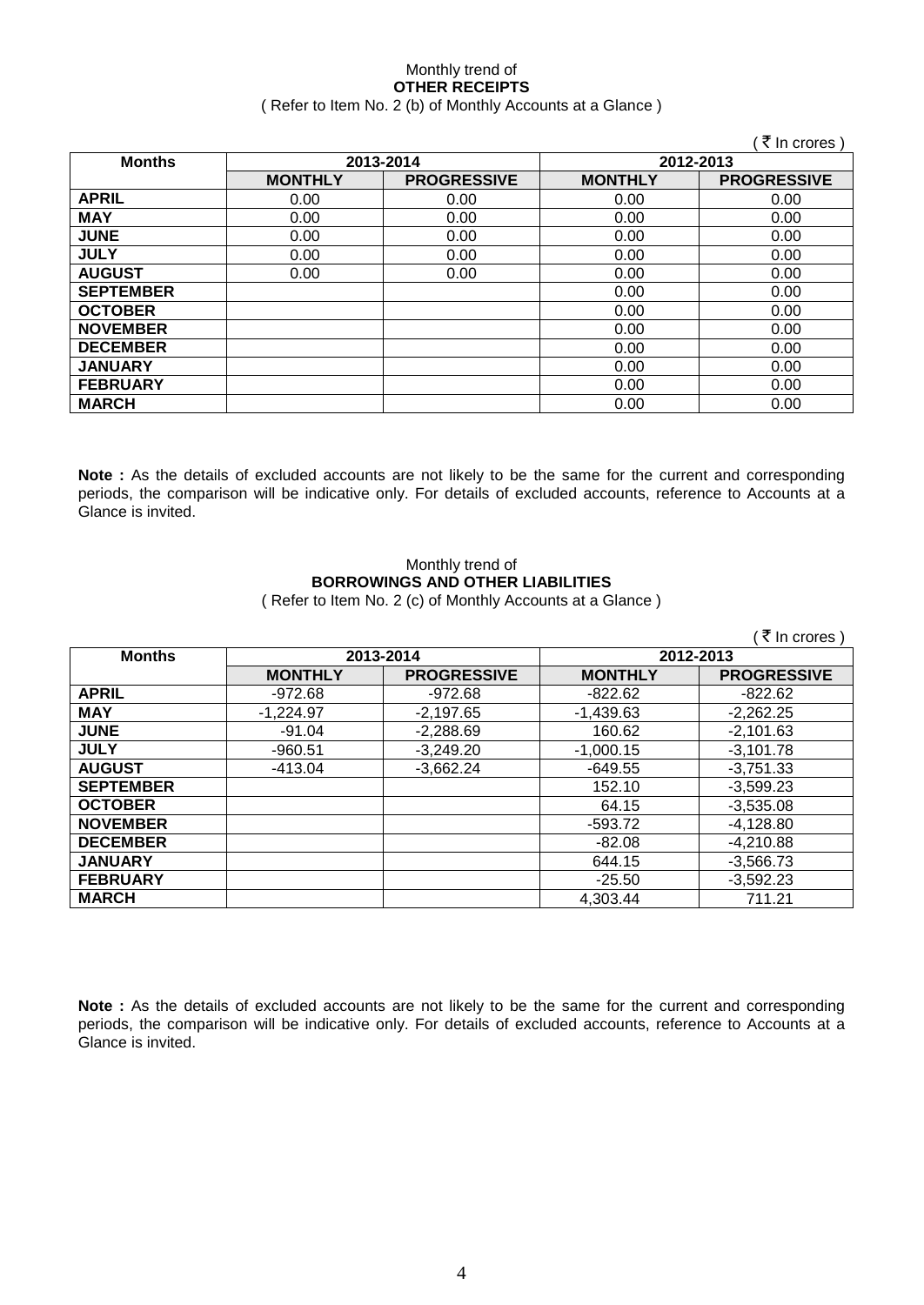#### Monthly trend of **TOTAL RECEIPTS** ( Refer to Item No. 3 of Monthly Accounts at a Glance )

|                  |                |                    |                | ₹ In crores        |
|------------------|----------------|--------------------|----------------|--------------------|
| <b>Months</b>    |                | 2013-2014          |                | 2012-2013          |
|                  | <b>MONTHLY</b> | <b>PROGRESSIVE</b> | <b>MONTHLY</b> | <b>PROGRESSIVE</b> |
| <b>APRIL</b>     | 1,184.39       | 1.184.39           | 1,167.84       | 1.167.84           |
| <b>MAY</b>       | 1.058.64       | 2,243.03           | 880.37         | 2,048.21           |
| <b>JUNE</b>      | 2.066.31       | 4,309.34           | 2,178.50       | 4.226.71           |
| <b>JULY</b>      | 1,577.18       | 5,886.52           | 1,432.93       | 5,659.64           |
| <b>AUGUST</b>    | 1,923.65       | 7,810.17           | 1,922.65       | 7.582.29           |
| <b>SEPTEMBER</b> |                |                    | 2,693.78       | 10,276.07          |
| <b>OCTOBER</b>   |                |                    | 2,269.63       | 12,545.70          |
| <b>NOVEMBER</b>  |                |                    | 1,485.16       | 14.030.86          |
| <b>DECEMBER</b>  |                |                    | 2,799.31       | 16,830.17          |
| <b>JANUARY</b>   |                |                    | 2,722.57       | 19,552.74          |
| <b>FEBRUARY</b>  |                |                    | 2,829.65       | 22,382.39          |
| <b>MARCH</b>     |                |                    | 9,013.90       | 31,396.29          |

**Note** : As the details of excluded accounts are not likely to be the same for the current and corresponding periods, the comparison will be indicative only. For details of excluded accounts, reference to Accounts at a Glance is invited.

#### Monthly trend of **NON-PLAN EXPENDITURE ON REVENUE ACCOUNT** ( Refer to Item No. 4 (a) of Monthly Accounts at a Glance )

|                  |                |                    |                | ₹ In crores)       |
|------------------|----------------|--------------------|----------------|--------------------|
| <b>Months</b>    |                | 2013-2014          |                | 2012-2013          |
|                  | <b>MONTHLY</b> | <b>PROGRESSIVE</b> | <b>MONTHLY</b> | <b>PROGRESSIVE</b> |
| <b>APRIL</b>     | 1,140.63       | 1,140.63           | 1,104.08       | 1,104.08           |
| <b>MAY</b>       | 906.75         | 2047.38            | 815.36         | 1,919.44           |
| <b>JUNE</b>      | 1,788.69       | 3,836.07           | 1,902.68       | 3,822.12           |
| <b>JULY</b>      | 1,384.06       | 5,220.13           | 1,259.86       | 5,081.98           |
| <b>AUGUST</b>    | 1,428.48       | 6,648.61           | 1,748.36       | 6,830.34           |
| <b>SEPTEMBER</b> |                |                    | 1.951.77       | 8,782.11           |
| <b>OCTOBER</b>   |                |                    | 1,792.16       | 10,574.27          |
| <b>NOVEMBER</b>  |                |                    | 1,294.61       | 11,868.88          |
| <b>DECEMBER</b>  |                |                    | 2,046.72       | 13,915.60          |
| <b>JANUARY</b>   |                |                    | 2,198.36       | 16,113.96          |
| <b>FEBRUARY</b>  |                |                    | 1,793.20       | 17,907.16          |
| <b>MARCH</b>     |                |                    | 4,132.83       | 22,039.99          |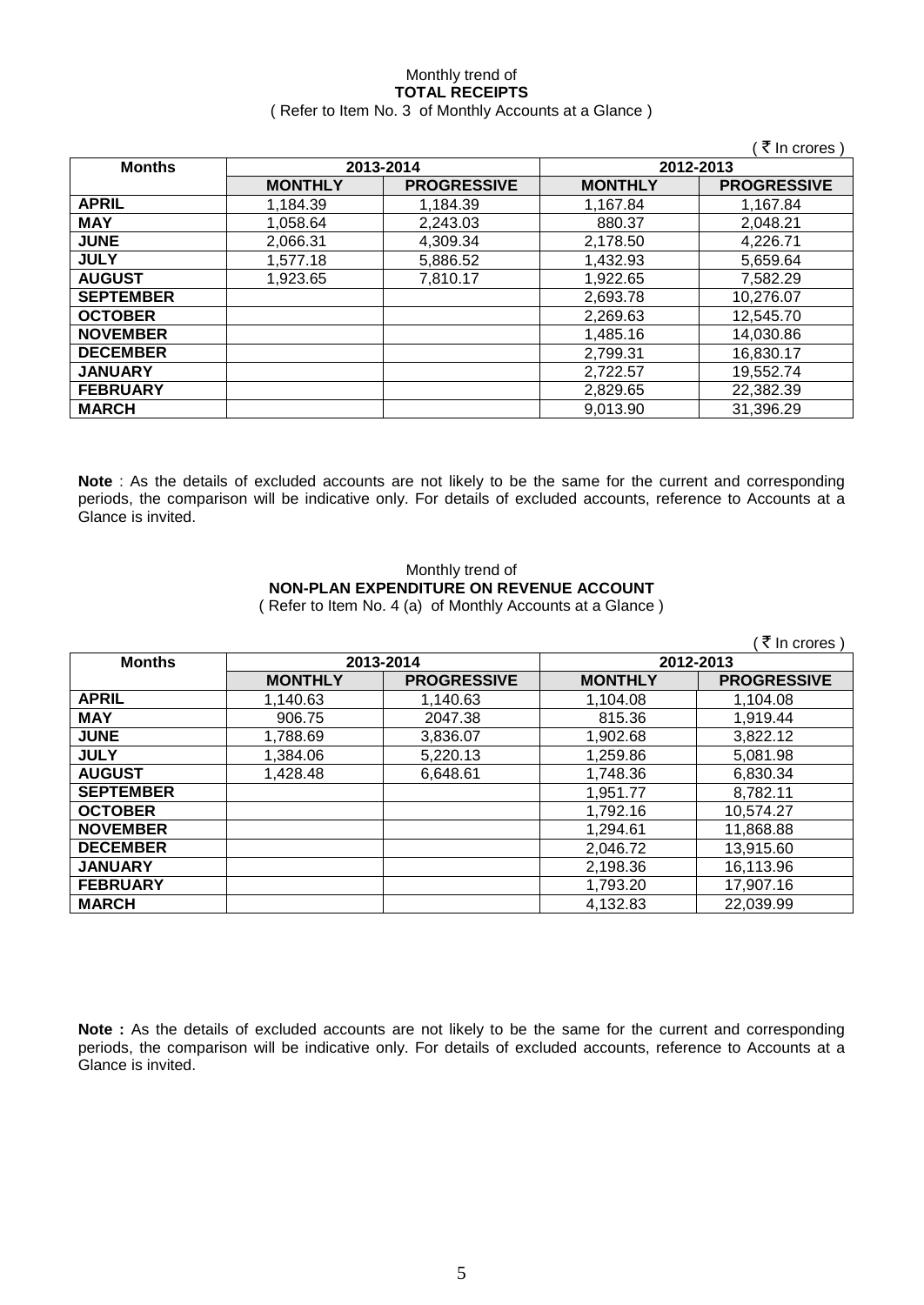#### Monthly trend of **NON-PLAN EXPENDITURE ON INTEREST PAYMENT** ( Refer to Item No. 4 (b) of Monthly Accounts at a Glance )

|                  |                |                    |                | $\sim$ 111 $\sim$ 101 $\sigma$ 3 |
|------------------|----------------|--------------------|----------------|----------------------------------|
| <b>Months</b>    | 2013-2014      |                    | 2012-2013      |                                  |
|                  | <b>MONTHLY</b> | <b>PROGRESSIVE</b> | <b>MONTHLY</b> | <b>PROGRESSIVE</b>               |
| <b>APRIL</b>     | 82.72          | 82.72              | 89.75          | 89.75                            |
| <b>MAY</b>       | 72.36          | 155.08             | 58.28          | 148.03                           |
| <b>JUNE</b>      | 157.69         | 312.77             | 159.85         | 307.88                           |
| <b>JULY</b>      | 74.27          | 387.04             | 75.03          | 382.91                           |
| <b>AUGUST</b>    | 205.48         | 592.52             | 200.64         | 583.55                           |
| <b>SEPTEMBER</b> |                |                    | 252.14         | 835.69                           |
| <b>OCTOBER</b>   |                |                    | 68.94          | 904.63                           |
| <b>NOVEMBER</b>  |                |                    | 93.77          | 998.40                           |
| <b>DECEMBER</b>  |                |                    | 110.07         | 1,108.47                         |
| <b>JANUARY</b>   |                |                    | 90.03          | 1,198.50                         |
| <b>FEBRUARY</b>  |                |                    | 178.81         | 1,377.31                         |
| <b>MARCH</b>     |                |                    | 285.70         | 1,663.01                         |

**Note :** As the details of excluded accounts are not likely to be the same for the current and corresponding periods, the comparison will be indicative only. For details of excluded accounts, reference to Accounts at a Glance is invited.

# Monthly trend of **NON-PLAN EXPENDITURE ON CAPITAL ACCOUNT**

( Refer to Item No. 4 (d) of Monthly Accounts at a Glance )

|                  |                |                    |                | <b>K</b> in crores |
|------------------|----------------|--------------------|----------------|--------------------|
| <b>Months</b>    |                | 2013-2014          | 2012-2013      |                    |
|                  | <b>MONTHLY</b> | <b>PROGRESSIVE</b> | <b>MONTHLY</b> | <b>PROGRESSIVE</b> |
| <b>APRIL</b>     | 0.00           | 0.00               | 0.00           | 0.00               |
| <b>MAY</b>       | 5.15           | 5.15               | 0.63           | 0.63               |
| <b>JUNE</b>      | 12.81          | 17.96              | 9.78           | 10.41              |
| <b>JULY</b>      | 1.32           | 19.28              | 5.59           | 16.00              |
| <b>AUGUST</b>    | 4.72           | 24.00              | 7.17           | 23.17              |
| <b>SEPTEMBER</b> |                |                    | 1.49           | 24.66              |
| <b>OCTOBER</b>   |                |                    | 1.41           | 26.07              |
| <b>NOVEMBER</b>  |                |                    | 3.26           | 29.33              |
| <b>DECEMBER</b>  |                |                    | 2.61           | 31.94              |
| <b>JANUARY</b>   |                |                    | 0.25           | 32.19              |
| <b>FEBRUARY</b>  |                |                    | 0.13           | 32.32              |
| <b>MARCH</b>     |                |                    | 40.01          | 72.33              |

**Note :** As the details of excluded accounts are not likely to be the same for the current and corresponding periods, the comparison will be indicative only. For details of excluded accounts, reference to Accounts at a Glance is invited.

 $\sqrt{7}$  In crores )

 $( F$  In crores )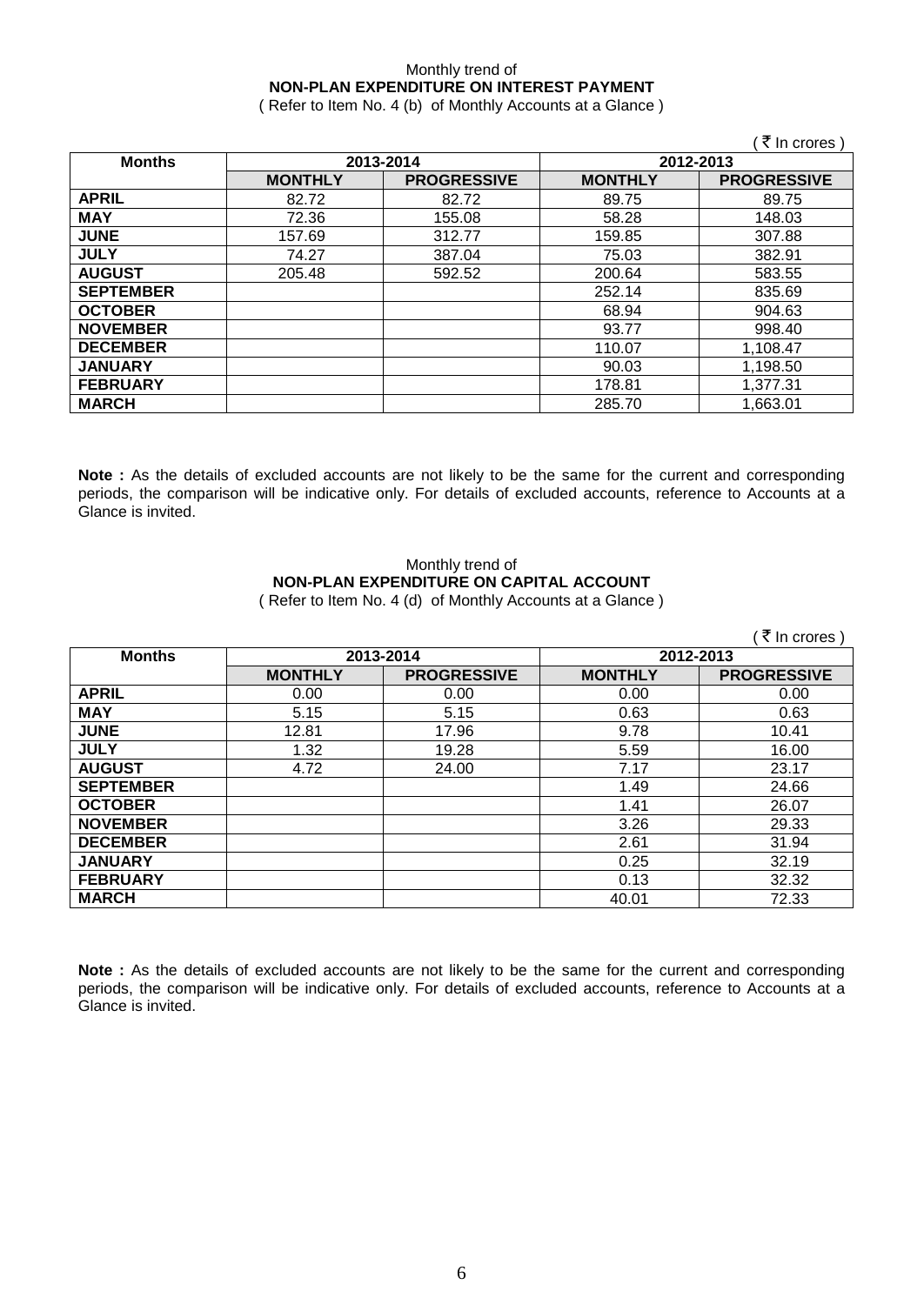#### Monthly trend of **PLAN EXPENDITURE ON REVENUE ACCOUNT** ( Refer to Item No. 5 (a) of Monthly Accounts at a Glance )

 $($   $\bar{z}$  In crores ) **Months 2013-2014 2012-2013 MONTHLY PROGRESSIVE MONTHLY PROGRESSIVE APRIL** 43.45 43.45 59.78 59.78 **MAY** | 62.98 | 106.43 | 29.35 | 89.13 **JUNE** 146.38 252.81 185.43 274.56 **JULY** 74.02 | 326.83 | 73.65 | 348.21 **AUGUST** 343.79 670.62 98.51 446.72 **SEPTEMBER** | 275.34 | 722.06 **OCTOBER** 293.81 1,015.87 **NOVEMBER** 104.25 1,120.12<br> **DECEMBER** 10527.44 **DECEMBER** 407.32 1,527.44 **JANUARY** 390.00 1,917.44 **FEBRUARY** 824.56 2,742.00 **MARCH** 3,548.15 6,290.15

**Note** : As the details of excluded accounts are not likely to be the same for the current and corresponding periods, the comparison will be indicative only. For details of excluded accounts, reference to Accounts at a Glance is invited.

#### Monthly trend of **PLAN EXPENDITURE ON CAPITAL ACCOUNT** ( Refer to Item No. 5 (c) of Monthly Accounts at a Glance )

|                  |                |                    |                | ₹ In crores)       |
|------------------|----------------|--------------------|----------------|--------------------|
| <b>Months</b>    |                | 2013-2014          | 2012-2013      |                    |
|                  | <b>MONTHLY</b> | <b>PROGRESSIVE</b> | <b>MONTHLY</b> | <b>PROGRESSIVE</b> |
| <b>APRIL</b>     | 0.31           | 0.31               | 3.97           | 3.97               |
| <b>MAY</b>       | 83.76          | 84.07              | 34.87          | 38.84              |
| <b>JUNE</b>      | 118.42         | 202.49             | 79.90          | 118.74             |
| <b>JULY</b>      | 117.79         | 320.28             | 93.83          | 212.57             |
| <b>AUGUST</b>    | 146.66         | 466.94             | 68.59          | 281.16             |
| <b>SEPTEMBER</b> |                |                    | 118.32         | 399.48             |
| <b>OCTOBER</b>   |                |                    | 178.72         | 578.20             |
| <b>NOVEMBER</b>  |                |                    | 83.04          | 661.24             |
| <b>DECEMBER</b>  |                |                    | 301.61         | 962.85             |
| <b>JANUARY</b>   |                |                    | 131.98         | 1,094.83           |
| <b>FEBRUARY</b>  |                |                    | 211.39         | 1,306.22           |
| <b>MARCH</b>     |                |                    | 1,227.14       | 2,533.36           |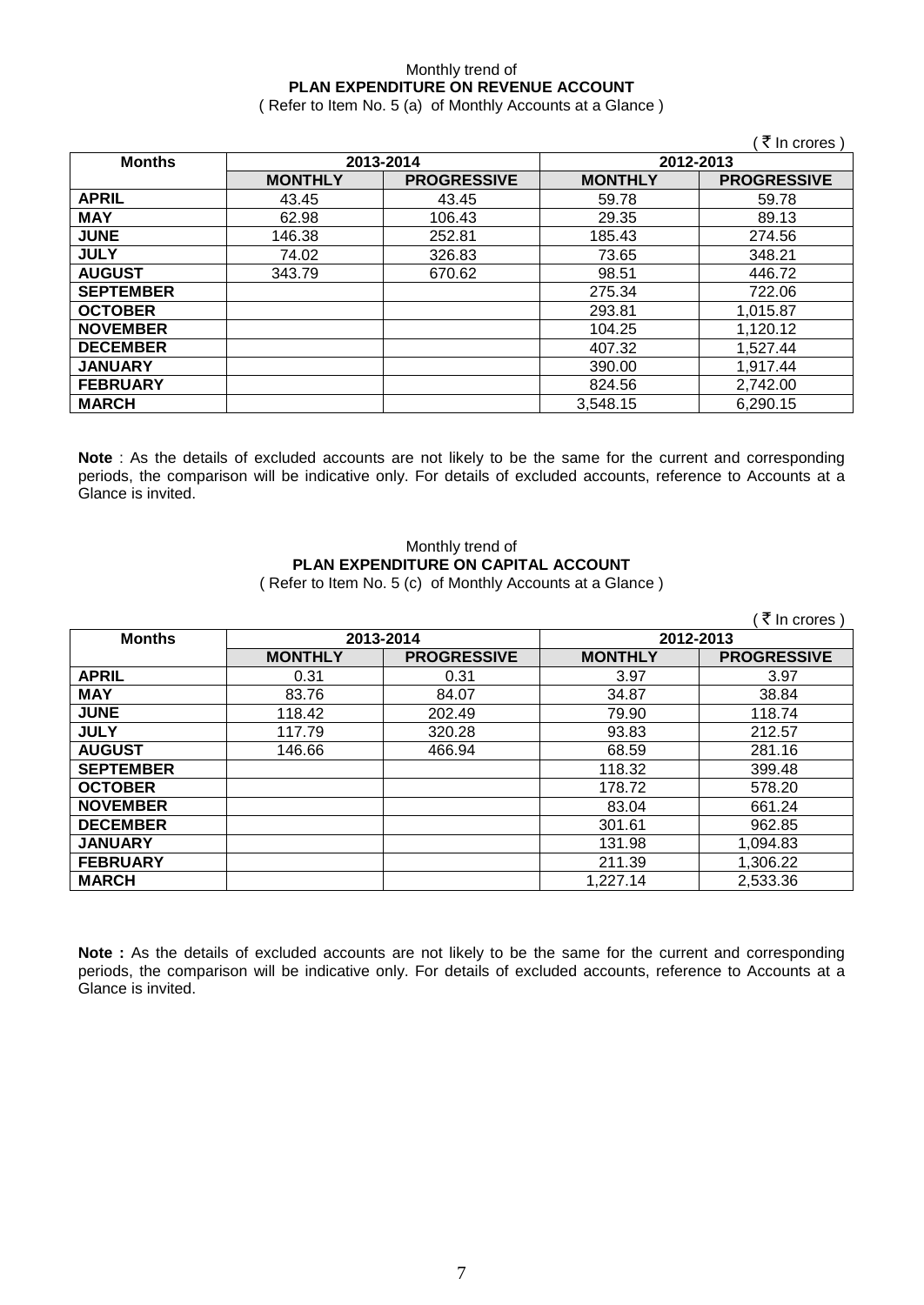#### Monthly trend of **TOTAL EXPENDITURE** ( Refer to Item No. 6 of Monthly Accounts at a Glance )

|                  |                |                    |                | ( ₹ In crores )    |
|------------------|----------------|--------------------|----------------|--------------------|
| <b>Months</b>    | 2013-2014      |                    | 2012-2013      |                    |
|                  | <b>MONTHLY</b> | <b>PROGRESSIVE</b> | <b>MONTHLY</b> | <b>PROGRESSIVE</b> |
| <b>APRIL</b>     | 1,184.39       | 1,184.39           | 1,167.82       | 1,167.82           |
| <b>MAY</b>       | 1,058.64       | 2,243.03           | 880.37         | 2,048.19           |
| <b>JUNE</b>      | 2,066.31       | 4,.309.34          | 2,178.48       | 4,226.67           |
| <b>JULY</b>      | 1,577.18       | 5,886.52           | 1,432.94       | 5,659.61           |
| <b>AUGUST</b>    | 1,923.65       | 7,810.17           | 1,922.68       | 7,582.29           |
| <b>SEPTEMBER</b> |                |                    | 2,693.78       | 10,276.07          |
| <b>OCTOBER</b>   |                |                    | 2,269.63       | 12,545.70          |
| <b>NOVEMBER</b>  |                |                    | 1,485.17       | 14,030.86          |
| <b>DECEMBER</b>  |                |                    | 2,799.31       | 16,830.17          |
| <b>JANUARY</b>   |                |                    | 2,722.57       | 19,552.74          |
| <b>FEBRUARY</b>  |                |                    | 2,829.65       | 22,382.39          |
| <b>MARCH</b>     |                |                    | 9,013.90       | 31,396.29          |

**Note :** As the details of excluded accounts are not likely to be the same for the current and corresponding periods, the comparison will be indicative only. For details of excluded accounts, reference to Accounts at a Glance is invited.

#### Monthly trend of **REVENUE EXPENDITURE** ( Refer to Item No. 7 of Monthly Accounts at a Glance )

|                  |                |                    |                | ₹ In crores)       |
|------------------|----------------|--------------------|----------------|--------------------|
| <b>Months</b>    | 2013-2014      |                    | 2012-2013      |                    |
|                  | <b>MONTHLY</b> | <b>PROGRESSIVE</b> | <b>MONTHLY</b> | <b>PROGRESSIVE</b> |
| <b>APRIL</b>     | 1,184.08       | 1,184.08           | 1,163.85       | 1,163.85           |
| <b>MAY</b>       | 969.73         | 2,153.81           | 844.70         | 2,008.55           |
| <b>JUNE</b>      | 1,935.08       | 4,088.89           | 2,088.08       | 4,096.63           |
| <b>JULY</b>      | 1458.07        | 5,546.96           | 1,333.50       | 5,430.13           |
| <b>AUGUST</b>    | 1,772.27       | 7,319.23           | 1,846.93       | 7,277.06           |
| <b>SEPTEMBER</b> |                |                    | 2,227.11       | 9,504.17           |
| <b>OCTOBER</b>   |                |                    | 2,085.97       | 11,590.14          |
| <b>NOVEMBER</b>  |                |                    | 1,398.86       | 12,989.00          |
| <b>DECEMBER</b>  |                |                    | 2,454.04       | 15,443.04          |
| <b>JANUARY</b>   |                |                    | 2,588.36       | 18,031.40          |
| <b>FEBRUARY</b>  |                |                    | 2,617.76       | 20,649.16          |
| <b>MARCH</b>     |                |                    | 7.680.98       | 28,330.14          |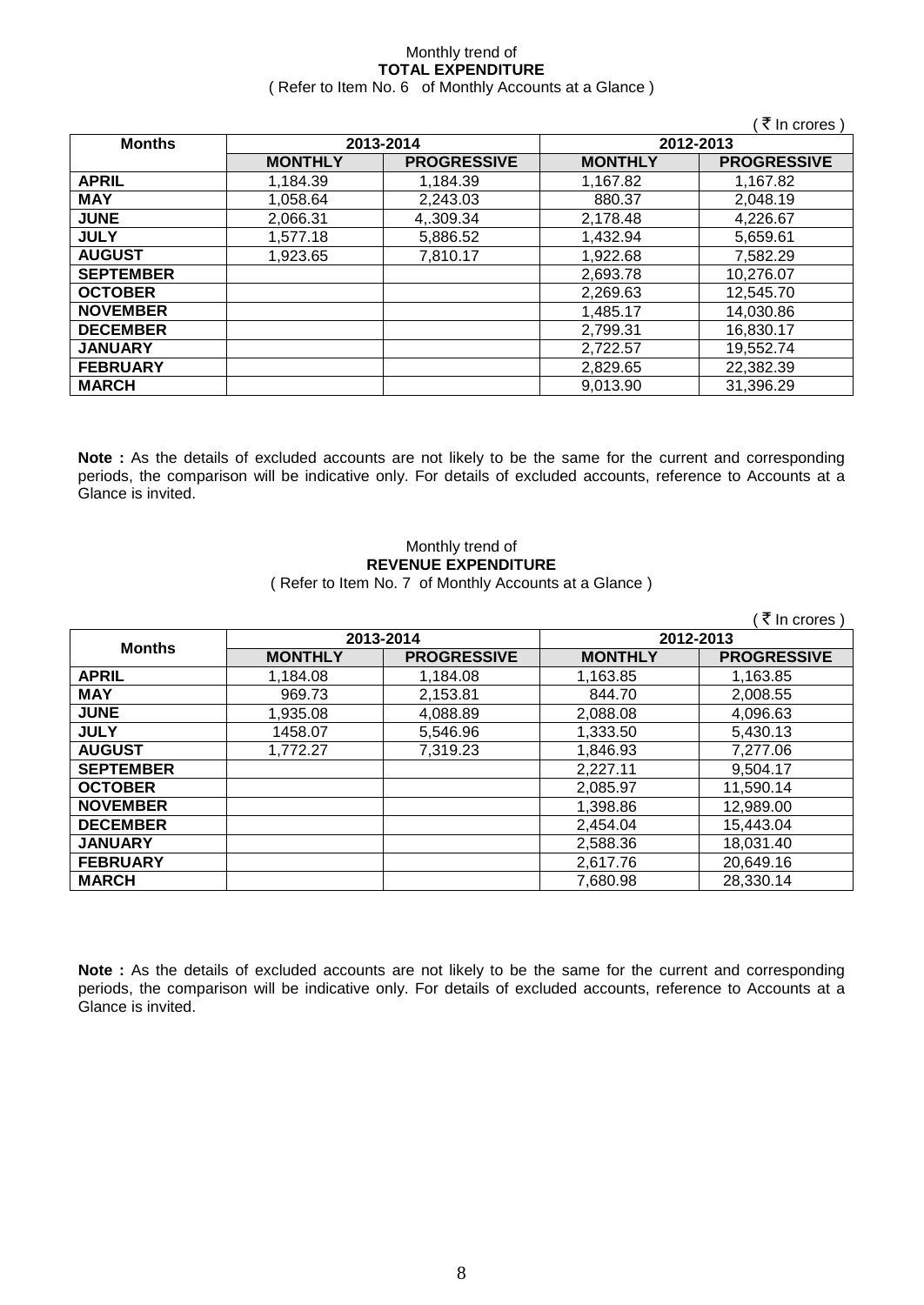#### Monthly trend of **CAPITAL EXPENDITURE**  ( Refer to Item No. 8 of Monthly Accounts at a Glance )

|                  |                |                    |                | ∶₹ In crores )     |
|------------------|----------------|--------------------|----------------|--------------------|
| <b>Months</b>    | 2013-2014      |                    | 2012-2013      |                    |
|                  | <b>MONTHLY</b> | <b>PROGRESSIVE</b> | <b>MONTHLY</b> | <b>PROGRESSIVE</b> |
| <b>APRIL</b>     | 0.31           | 0.31               | 3.97           | 3.97               |
| <b>MAY</b>       | 88.91          | 89.22              | 35.51          | 39.48              |
| <b>JUNE</b>      | 113.23         | 202.45             | 89.68          | 129.16             |
| <b>JULY</b>      | 137.11         | 339.56             | 99.42          | 228.58             |
| <b>AUGUST</b>    | 151.38         | 490.94             | 75.75          | 304.33             |
| <b>SEPTEMBER</b> |                |                    | 119.81         | 424.14             |
| <b>OCTOBER</b>   |                |                    | 180.12         | 604.26             |
| <b>NOVEMBER</b>  |                |                    | 86.31          | 690.57             |
| <b>DECEMBER</b>  |                |                    | 304.22         | 994.79             |
| <b>JANUARY</b>   |                |                    | 132.23         | 1,127.02           |
| <b>FEBRUARY</b>  |                |                    | 211.52         | 1,338.54           |
| <b>MARCH</b>     |                |                    | 1.267.15       | 2,605.69           |

**Note :** As the details of excluded accounts are not likely to be the same for the current and corresponding periods, the comparison will be indicative only. For details of excluded accounts, reference to Accounts at a Glance is invited.

#### Monthly trend of **REVENUE SURPLUS (+) / DEFICIT (-)** ( Refer to Item No. 9 of Monthly Accounts at a Glance )

|                  |                |                    |                | ₹ In crores)       |
|------------------|----------------|--------------------|----------------|--------------------|
| <b>Months</b>    | 2013-2014      |                    | 2012-2013      |                    |
|                  | <b>MONTHLY</b> | <b>PROGRESSIVE</b> | <b>MONTHLY</b> | <b>PROGRESSIVE</b> |
| <b>APRIL</b>     | 970.55         | 970.55             | 824.69         | 824.69             |
| <b>MAY</b>       | 1,312.63       | 2,283.18           | 1,473.65       | 2,298.34           |
| <b>JUNE</b>      | 221.10         | 2,504.28           | $-72.45$       | 2,225.89           |
| <b>JULY</b>      | 1,076.46       | 3,580.74           | 1,097.54       | 3,323.43           |
| <b>AUGUST</b>    | 563.64         | 4,144.38           | 723.38         | 4,046.81           |
| <b>SEPTEMBER</b> |                |                    | 310.59         | 4,357.40           |
| <b>OCTOBER</b>   |                |                    | 117.45         | 4,474.85           |
| <b>NOVEMBER</b>  |                |                    | 678.76         | 5,153.61           |
| <b>DECEMBER</b>  |                |                    | 424.73         | 5,578.34           |
| <b>JANUARY</b>   |                |                    | $-511.69$      | 5,066.65           |
| <b>FEBRUARY</b>  |                |                    | 235.58         | 5,302.23           |
| <b>MARCH</b>     |                |                    | $-2,972.66$    | 2,329.57           |